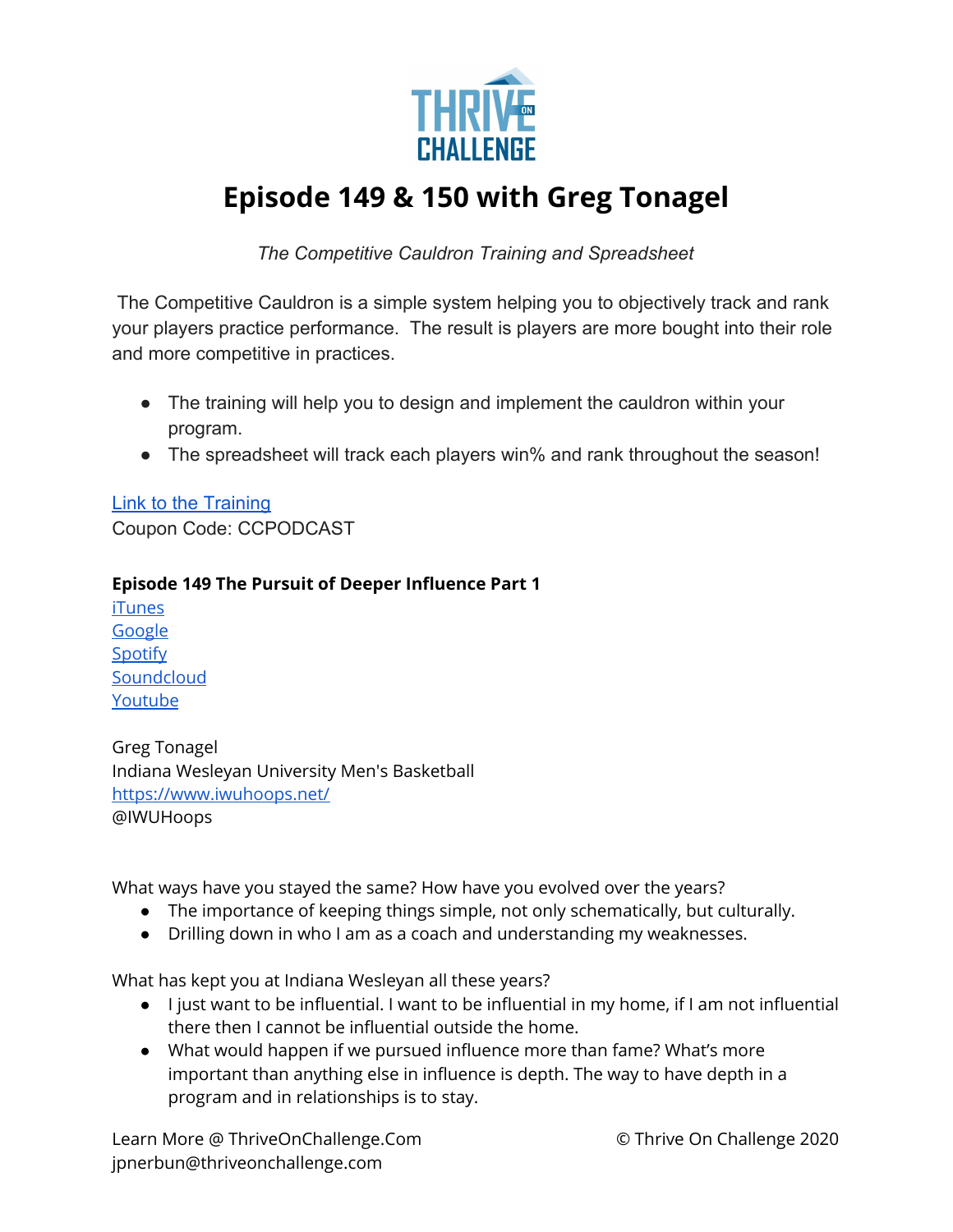

Many coaches feel there influence could be magnified by climbing to higher levels.

● You aren't always trying to get something out of your players. They are not commodities

When you coached from a place where your players are commodities, what did those coaching behaviors look like?

- Anytime you "use anybody" you place a value on them that is dependent on no who they are, but what they do.
- Coaches are dying to get into coaching, but it is also one of the loneliest professions.

How do you build relationships with players where basketball is not the driver?

- Imbedded into our IAM3rd Philosophy: God, Others, and Self 3rd
- If you want to be first, you need to find a way to put yourself 3rd.
- If you look out for the needs of others you will get what you want.
- Winning is ensued, not pursued.

How do you build the IAM3rd Culture?

- Your team can only go where you have gone as a leader.
- You have to be outfront and grow as a leader.

What are Junkyards?

- Shared suffering and physical conditioning.
- I am with you… I need you just as bad as you need me.
- You won't make it unless you are pouring into somebody else.

How do you create experiences for others?

- Our society places value on a self made man, but we try to create shared experiences.
- We choose to do prison visits, mission trips, etc..
- Father and son retreat or experience: Get the players to share the growth that is happening in their lives.